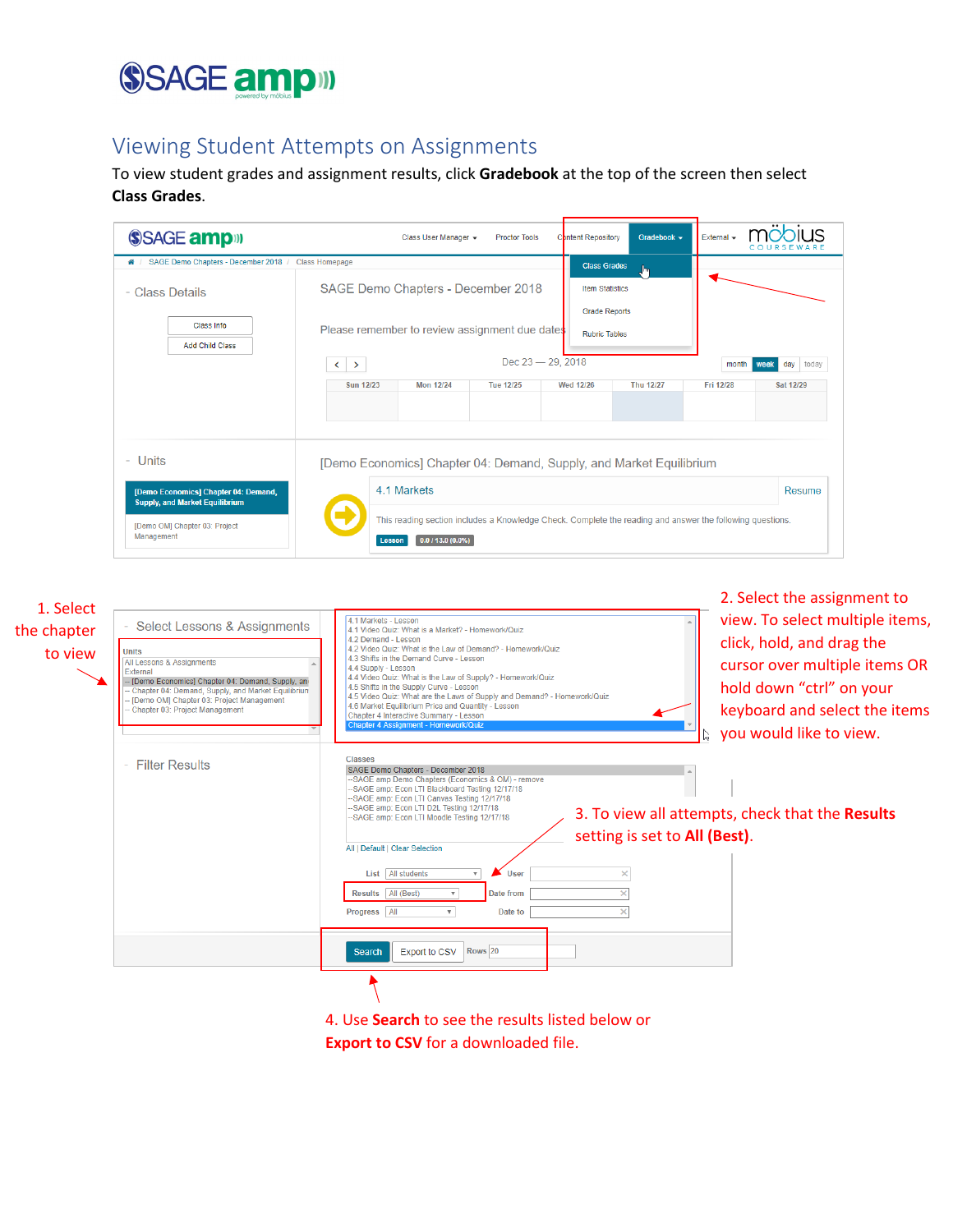## SSAGE ampill

After clicking **Search**, scroll down to see students' grades.

| <b>Class Grades</b><br><b>Item Statistics</b> | Page: 1 of 2 Rows: 1 - 20 of 21 - Ach   Woo |                              |                          |  |                                                                                       |
|-----------------------------------------------|---------------------------------------------|------------------------------|--------------------------|--|---------------------------------------------------------------------------------------|
|                                               | <b>Summary Data</b>                         |                              | Chapter 4 Assignment     |  |                                                                                       |
| <b>Total Points</b>                           |                                             | 13.0                         |                          |  |                                                                                       |
| Last                                          | Given                                       | Progress                     | Grade                    |  |                                                                                       |
| Student 1                                     | <b>Name</b>                                 | $\bm{\Theta}$                | 1.83                     |  |                                                                                       |
| Student 2                                     | <b>Name</b>                                 | Θ                            | 2.67                     |  |                                                                                       |
| Student 3                                     | <b>Name</b>                                 | $_{\scriptscriptstyle\odot}$ | 1                        |  |                                                                                       |
|                                               |                                             | ◉                            | 1.                       |  |                                                                                       |
| Student 4                                     | <b>Name</b>                                 | $\bm{\Theta}$                | 3                        |  | If a student has submitted an assignment                                              |
| Student 5                                     | <b>Name</b>                                 | ⊛                            | 6.95                     |  | multiple times, instructors can see the grade<br>of each attempt in the Class Grades. |
|                                               |                                             | ⊛                            | 6                        |  |                                                                                       |
| Student 6                                     | <b>Name</b>                                 |                              | $\overline{\phantom{a}}$ |  |                                                                                       |
|                                               |                                             | ◉                            | 1                        |  |                                                                                       |
| Student 7                                     | <b>Name</b>                                 |                              | 1                        |  |                                                                                       |
|                                               |                                             | ◉                            | 1                        |  |                                                                                       |
|                                               |                                             | ◉                            | 1                        |  |                                                                                       |

Click on the student's name to see **Details** of each attempt, including their responses, correct answers, and corresponding feedback for each question.